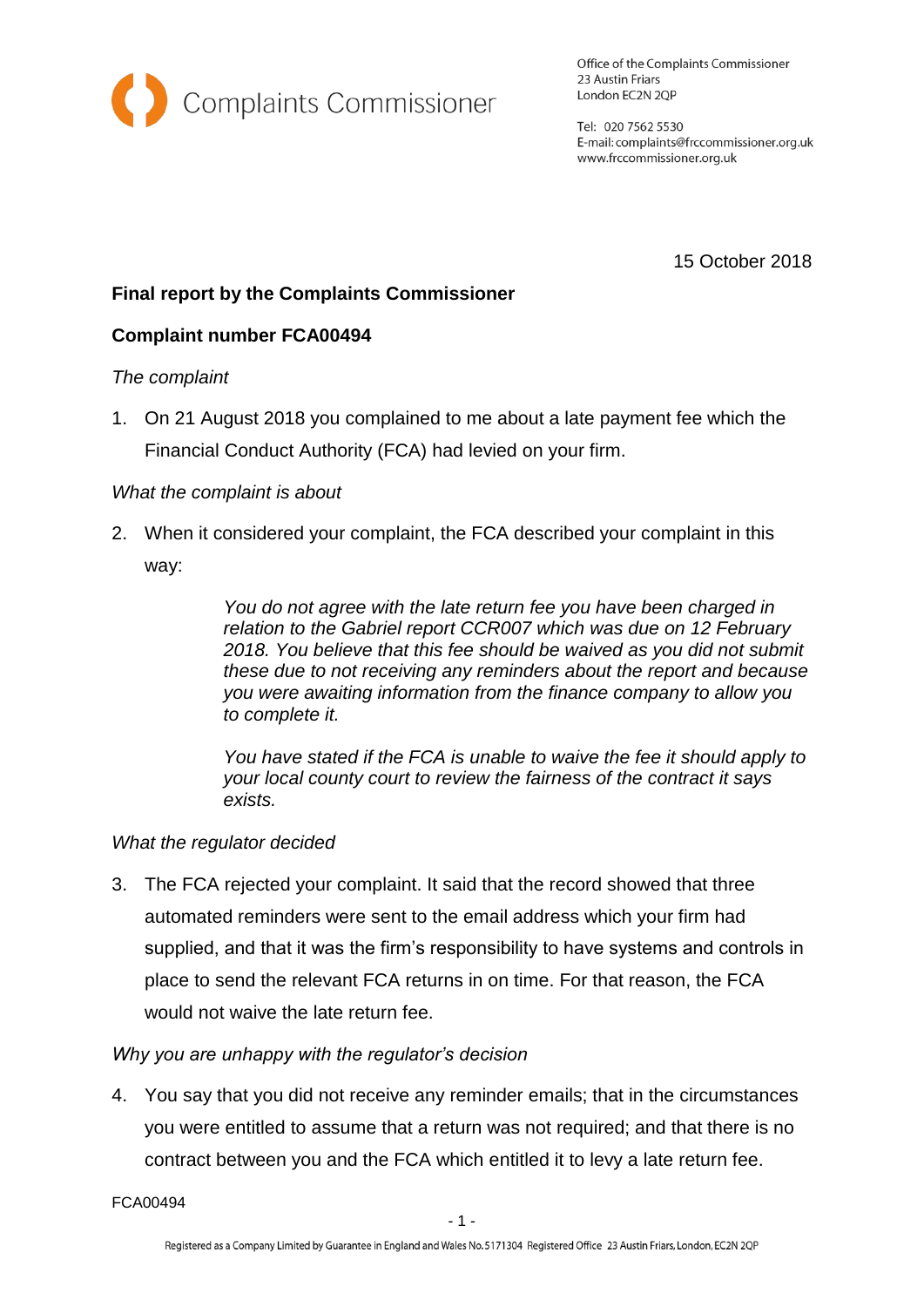## *Preliminary point*

5. The question of what, if any, contractual relationship exists between your firm and the FCA is something which only a court could consider; so I would suggest that if you want to pursue that point, you should consider taking legal advice. You have asked me for a copy of the "contractual agreement" between your firm and the FCA. On your application for authorisation with the FCA, you will – in common with all firms seeking authorisation – have signed to accept a number of obligations. You could ask the FCA for a copy of your application, if you do not have one, but that does not affect my consideration of your complaint.

#### *My analysis*

- 6. The FCA's records show that three reminder emails were sent to the correct email address. You have said repeatedly that the FCA has confirmed that they bounced back, and you have sent me a copy of a letter from the FCA, dated 22 February 2018, which says that an email "was returned undeliverable".
- 7. I think there has been a misunderstanding. From my reading of the records, the FCA did not receive bounce-back emails from the three reminders which were sent to you before the deadline for the completion of your Gabriel report. However, they did receive one bounce-back in response to the fee notification letter, following which they sent it to you by post.
- 8. In any event, the FCA is right to say that it is the firm's responsibility to submit returns on time. This is one of the things which firms sign up to when they are authorised by the FCA. The FCA is not required to send reminders, although it does so in order to help firms to comply.
- 9. I am afraid that if your firm simply assumed that it did not have to make a return because it had not received any reminders, that was a mistake.